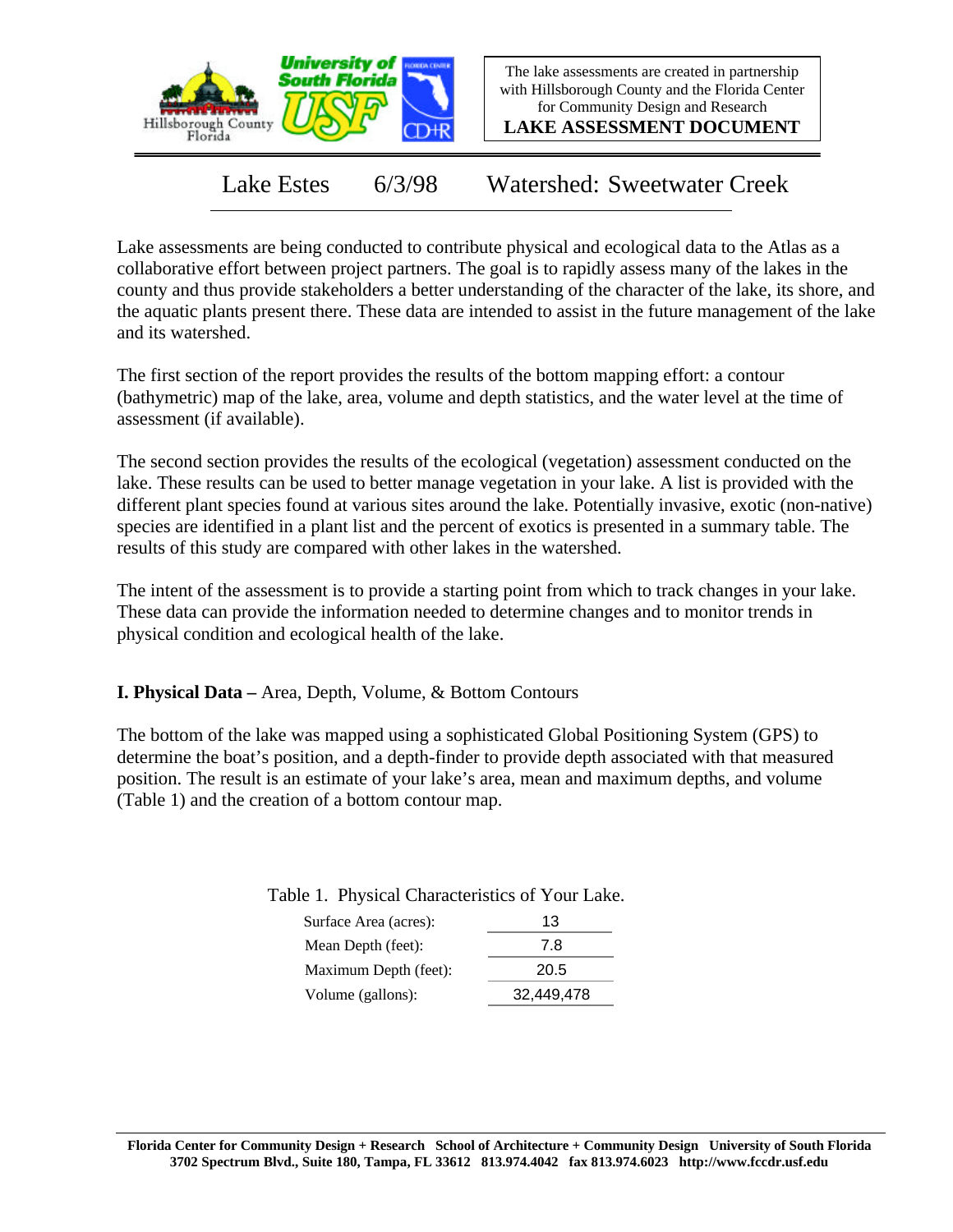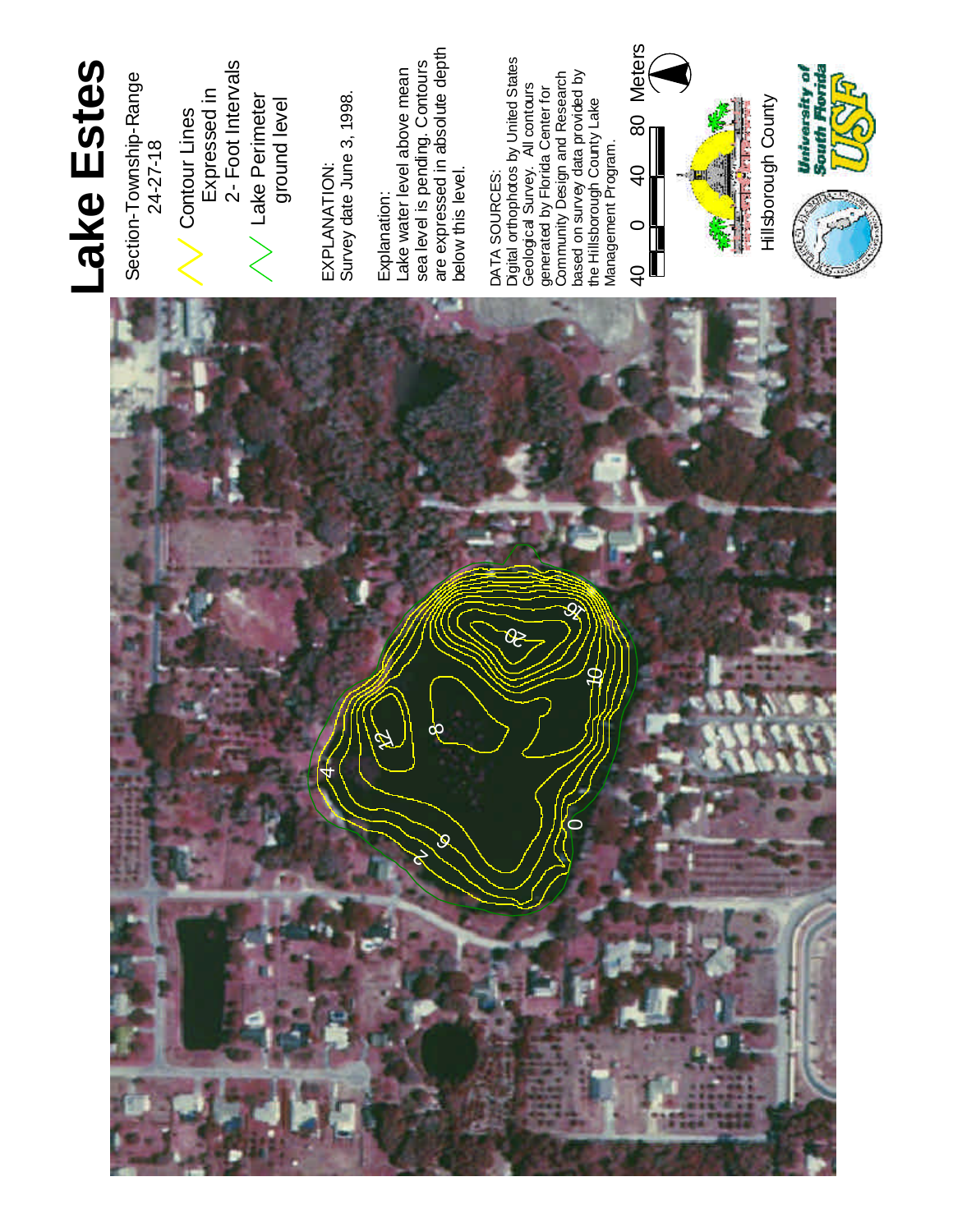

**LAKE ASSESSMENT DOCUMENT**

Lake Estes 6/3/98 Watershed: Sweetwater Creek

## **II. Ecological Data**

Aquatic Plant Survey

Approximately equispaced sites are haphazardly mapped around the lake and the aquatic plants at each site are surveyed. The total number of species from all sites is used to approximate the total diversity of aquatic plants and the percent of invasive-exotic plants on the lake and in the watershed (Table 2). Many of these plants are considered ecologically harmful, as they tend to out-compete native species. Such "nuisance" plants can also make boating and other recreational activities difficult or impossible. The common and scientific names of plant species found on your lake are listed in Table 3.

> Table 2. Comparison of species diversity between your lake and other assessed lakes located within your watershed.

|                        |      | Lake Estes Sweetwater Creek<br>(Average) |  |
|------------------------|------|------------------------------------------|--|
| Number of Taxa:        | 24   | 30                                       |  |
| Percent Exotic Plants: | 2.1% | 15%                                      |  |

Table 3. Botanical and common names of the most commonly found plants on your lake. Percent frequency (of occurence), habit (location where found), status (native or exotic), and EPPC status are provided.

| Common Name                       | <b>Plant Species</b>      | Frequency | Habit     | <b>Status</b> | <b>EPPC</b> |
|-----------------------------------|---------------------------|-----------|-----------|---------------|-------------|
| Southern Waternymph               | Najas guadelupensis       | 100%      | Submersed | Native        | <b>NL</b>   |
| <b>Torpedo Grass</b>              | Panicum repens            | 100%      | Emergent  | Exotic        |             |
| Pickerel Weed                     | Pontederia cordata        | 75%       | Emergent  | Native        | NL          |
| Cypress                           | Taxodium spp.             | 75%       | Emergent  | Native        | NL.         |
| Cattails                          | Typha spp.                | 75%       | Emergent  | Native        | NL.         |
| Southern Red Maple                | Acer rubrum var. trilobum | 63%       | Emergent  | Native        | NL          |
| Water Primroses, Primrosewillow   | Ludwigia spp.             | 63%       | Emergent  | Unknown       | NL.         |
| Bulltongue Arrowhead, Duck Potato | Sagittaria lancifolia     | 63%       | Emergent  | Native        | <b>NL</b>   |
| Algal Mats, Floating              | Algal spp.                | 50%       | Floating  | Unknown       | Unknow      |
| Spatterdock, Yellow Pondlily      | Nuphar lutea var. advena  | 50%       | Floating  | Native        | <b>NL</b>   |
| Wild Taro, Dasheen, Coco Yam      | Colocasia esculenta       | 38%       | Emergent  | Exotic        |             |
| Maidencane                        | Panicum hemitomon         | 38%       | Emergent  | Native        | NL          |
| Hydrilla, waterthyme              | Hydrilla verticillata     | 25%       | Submersed | Exotic        |             |
| Punk Tree, Melaleuca              | Melaleuca quinquenervia   | 25%       | Emergent  | Exotic        |             |
| Water Spangles, Water Fern        | Salvinia minima           | 25%       | Floating  | Native        | NL          |
| Common Buttonbush                 | Cephalanthus occidentalis | 13%       | Emergent  | Native        | NL          |

Florida Center for Community Design + Research School of Architecture + Community Design University of South Florida 3702 Spectrum Blvd., Suite 180, Tampa, FL 33612 813.974.4042 fax 813.974.6023 http://www.fccdr.usf.edu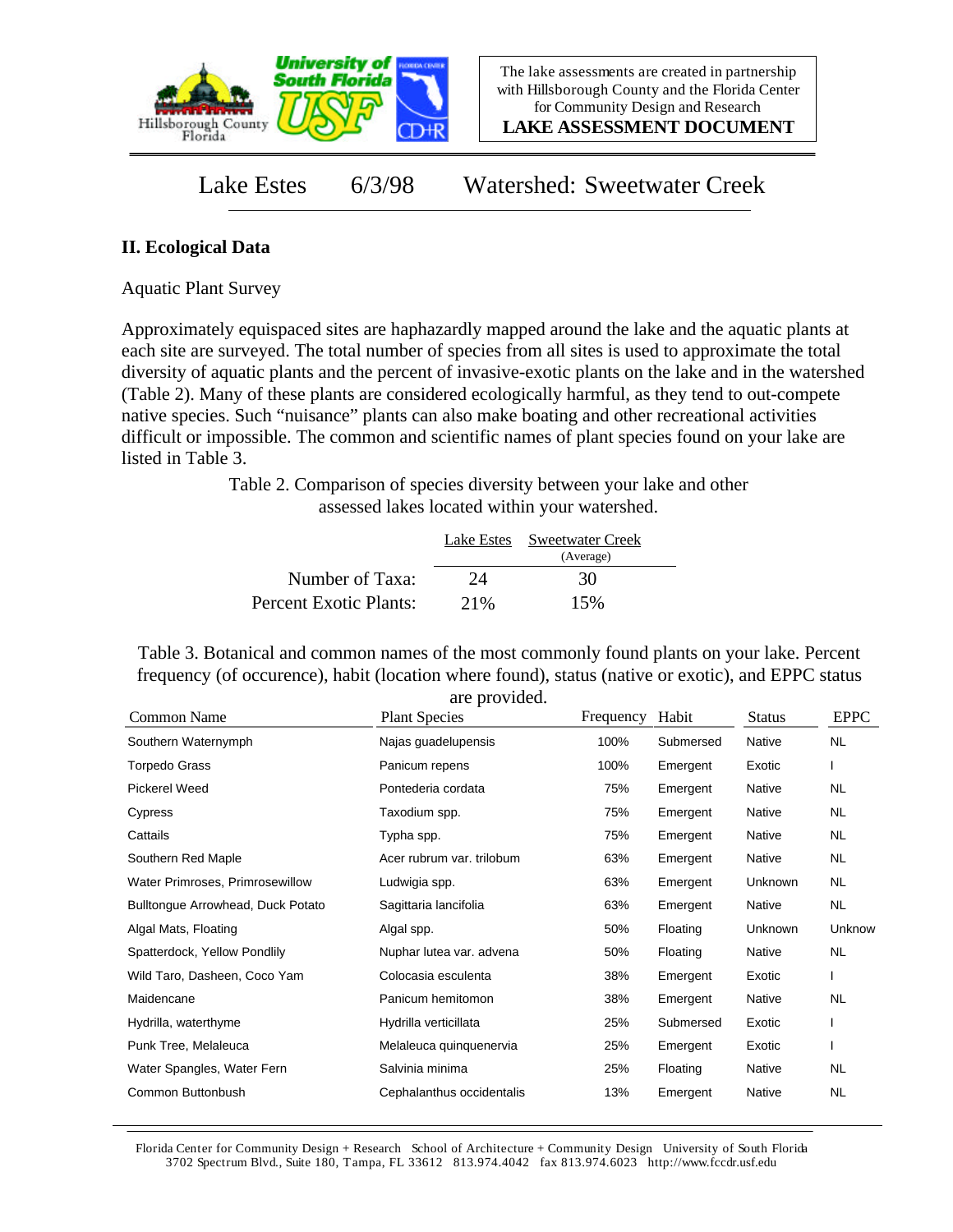## Lake Estes 6/3/98 Watershed: Sweetwater Creek

| Dayflower               | Commelina spp.             | 13% | Emergent | Exotic         | NL        |
|-------------------------|----------------------------|-----|----------|----------------|-----------|
| Sedge                   | Cyperus spp.               | 13% | Emergent | <b>Unknown</b> | NL.       |
| Soft Rush               | Juncus effusus var solutus | 13% | Emergent | Native         | NL.       |
| Climbing Hempvine       | Mikania scandens           | 13% | Emergent | Native         | NL        |
| Wax Myrtle              | Myrica cerifera            | 13% | Emergent | Native         | NL.       |
| Laurel Oak; Diamond Oak | Quercus laurifolia         | 13% | Emergent | Native         | <b>NL</b> |
| Water Oak               | Quercus nigra              | 13% | Emergent | Native         | NL.       |
| Soft-stem Bulrush       | Scirpus validus            | 13% | Emergent | <b>Native</b>  | NL        |
|                         |                            |     |          |                |           |

Florida Center for Community Design + Research School of Architecture + Community Design University of South Florida 3702 Spectrum Blvd., Suite 180, Tampa, FL 33612 813.974.4042 fax 813.974.6023 http://www.fccdr.usf.edu